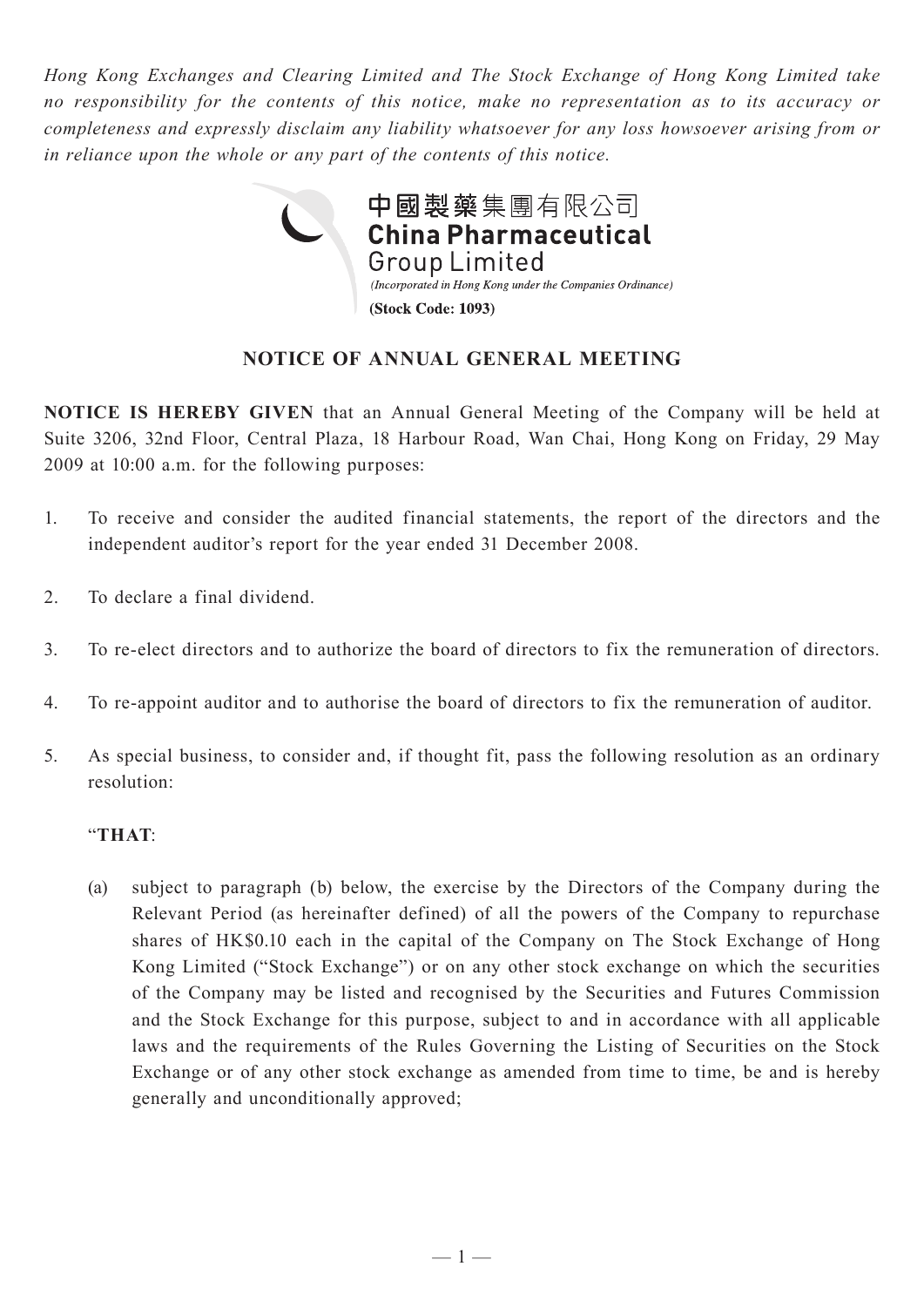- (b) the aggregate nominal amount of shares of the Company which the Directors of the Company are authorised to repurchase pursuant to the approval in paragraph (a) above shall not exceed 10% of the aggregate nominal amount of the issued share capital of the Company as at the date of this resolution, and the said approval shall be limited accordingly; and
- (c) for the purposes of this resolution, "Relevant Period" means the period from the passing of this resolution until whichever is the earlier of:
	- (i) the conclusion of the next annual general meeting of the Company;
	- (ii) the expiration of the period within which the next annual general meeting of the Company is required by law or the articles of association of the Company to be held; and
	- (iii) the date on which the authority set out in this resolution is revoked or varied by an ordinary resolution of the shareholders of the Company in general meeting."
- 6. As special business, to consider and, if thought fit, pass the following resolution as an ordinary resolution of the Company:

## "**THAT**:

- (a) subject to paragraph (c) below and pursuant to Section 57B of the Companies Ordinance, the exercise by the Directors of the Company during the Relevant Period (as hereinafter defined) of all the powers of the Company to allot, issue and deal with additional shares of HK\$0.10 each in the capital of the Company and to make or grant offers, agreements and options (including bonds, warrants and debentures convertible into shares of the Company) which would or might require the exercise of such power be and is hereby generally and unconditionally approved;
- (b) the approval in paragraph (a) above shall authorise the Directors of the Company during the Relevant Period (as hereinafter defined) to make or grant offers, agreements and options (including bonds, warrants and debentures convertible into shares of the Company) which would or might require the exercise of such power after the end of the Relevant Period;
- (c) the aggregate nominal amount of share capital allotted or agreed conditionally or unconditionally to be allotted (whether pursuant to an option or otherwise) and issued by the Directors of the Company pursuant to the approval in paragraph (a) above, otherwise than pursuant to (i) a Rights Issue (as hereinafter defined); (ii) an issue of shares upon the exercise of rights of subscription or conversion under the terms of any warrants of the Company or any securities which are convertible into shares of the Company; (iii) an issue of shares as scrip dividends pursuant to the articles of association of the Company from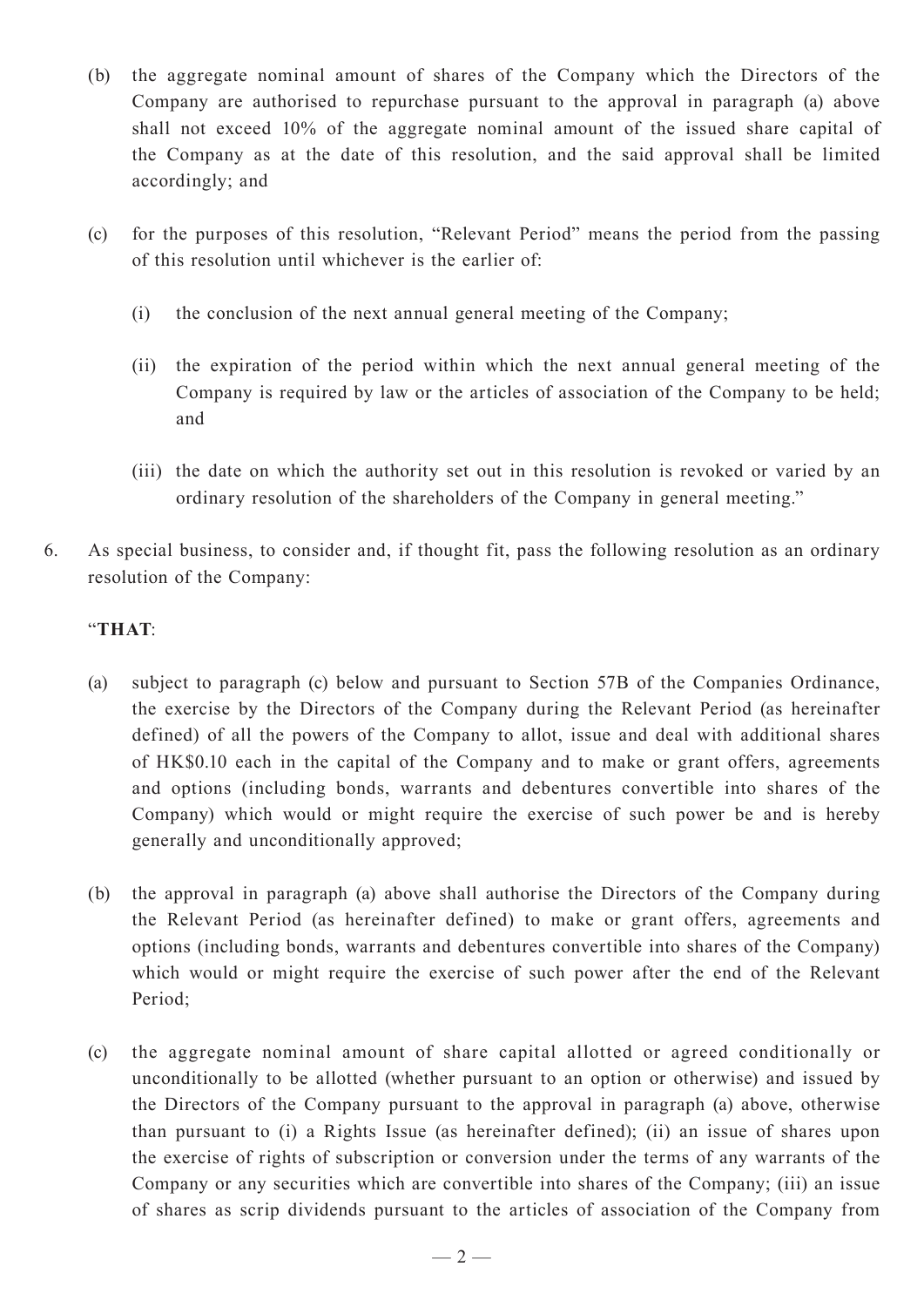time to time; or (iv) an issue of shares under any option scheme or similar arrangement for the grant or issue of shares or rights to acquire shares of the Company, shall not exceed 20% of the aggregate nominal amount of the issued share capital of the Company as at the date of passing this resolution, and the said approval shall be limited accordingly; and

(d) for the purpose of this resolution,

"Relevant Period" means the period from the passing of this resolution until whichever is the earlier of:

- (i) the conclusion of the next annual general meeting of the Company;
- (ii) the expiration of the period within which the next annual general meeting of the Company is required by law or the articles of association of the Company to be held; and
- (iii) the date on which the authority set out in this resolution is revoked or varied by an ordinary resolution of the shareholders of the Company in general meeting; and

"Rights Issue" means an offer of shares open for a period fixed by the Directors of the Company to the holders of shares of the Company on the register on a fixed record date in proportion to their then holdings of such shares as at that date (subject to such exclusions or other arrangements as the Directors of the Company may deem necessary or expedient in relation to fractional entitlements or having regard to any restrictions or obligations under the laws of, or the requirements of any recognised regulatory body or any stock exchange in, any territory outside Hong Kong applicable to the Company)."

7. As special business, to consider and, if thought fit, pass the following resolution as an ordinary resolution of the Company:

"**THAT** subject to the passing of the resolution nos. 5 and 6 set out in the notice convening the meeting, the general mandate granted to the Directors of the Company to allot, issue and deal with additional shares pursuant to resolution no.6 set out in the notice convening this meeting be and is hereby extended by the addition thereto of an amount representing the aggregate nominal amount of shares in the capital of the Company repurchased by the Company under the authority granted pursuant to resolution no. 5 set out in the notice convening this meeting, provided that such amount of shares so repurchased shall not exceed 10% of the aggregate nominal amount of the issued share capital of the Company as at the date of the said resolution."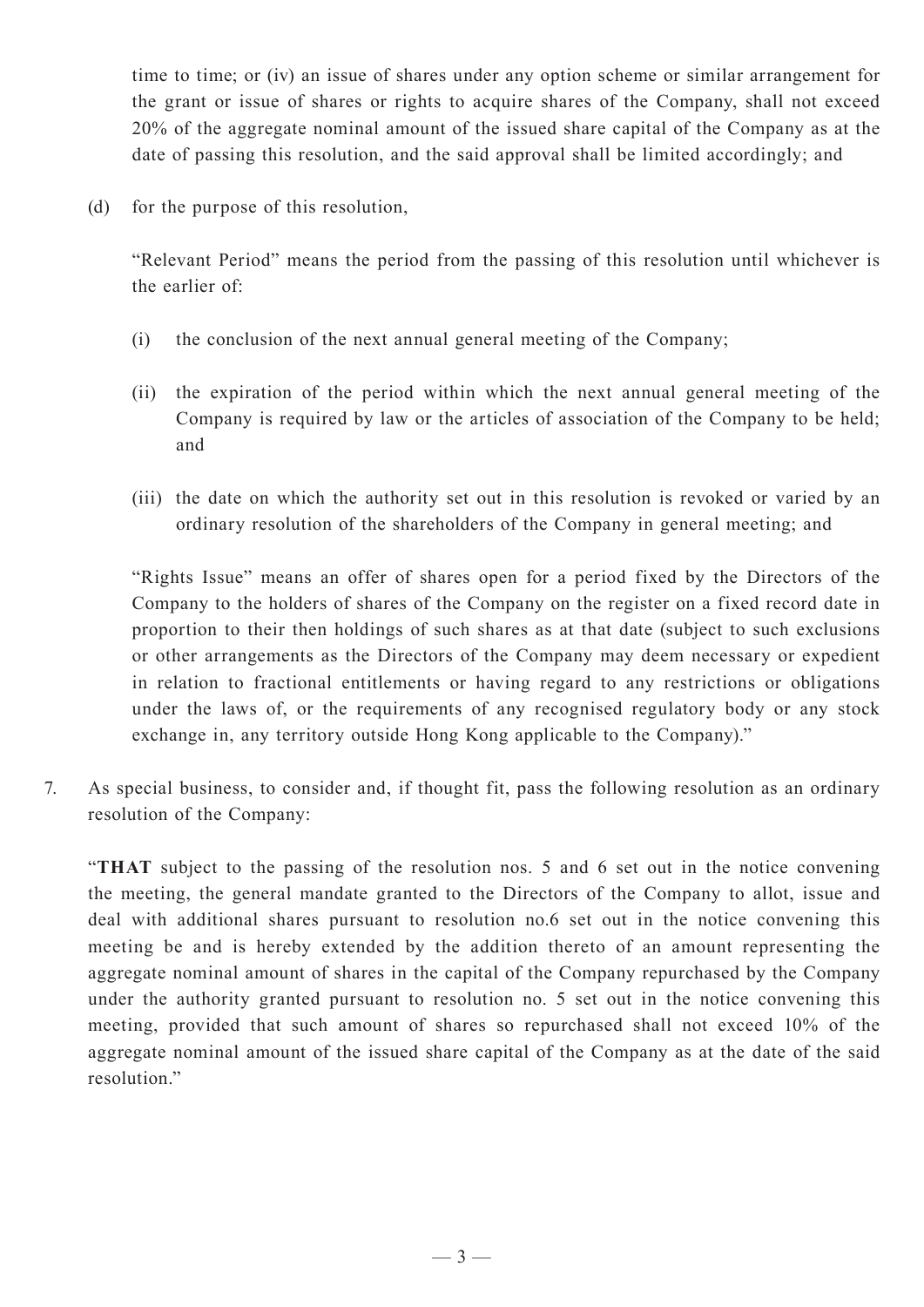8. As special business, to consider and, if thought fit, pass the following resolution as a special resolution:

#### **SPECIAL RESOLUTION**

"**THAT** the Articles of Association of the Company be and are hereby amended in the following manner:

(a) Article 71

By deleting the words "the members present and entitled to vote shall choose another Director as Chairman," in the third line to the fourth line of Article 71 and substituting therefor the words "the Directors present shall elect one of their number present as Chairman and, if there is only one Director present and willing to act, he shall be Chairman,".

(b) Article 89(b)

By deleting the existing Article 89(b) in its entirety and substituting therefor the following new paragraph:

(b) "Where that shareholder and/or warrantholder is a recognized clearing house (within the meaning of the Securities and Futures Ordinance (Chapter 571) of the Laws of Hong Kong) or its nominee(s), it may authorize such person or persons as it thinks fit to act as its representative(s) or proxy(ies) at any shareholders' meetings or any meetings of any class of shareholders and/or warrantholders provided that, if more than one person is so authorized, the authorization or proxy form must specify the number and class of shares and/or warrants in respect of which each such person is so authorized. The person so authorized will be deemed to have been duly authorized without the need of producing any documents of title, notarized authorization and/or further evidence for substantiating the facts that it is duly authorized and will be entitled to exercise the same power on behalf of the recognized clearing house as that clearing house or its nominee(s) could exercise if it were an individual shareholder and/or warrantholder of the Company."

> By Order of the Board **CAI Dongchen** *Chairman*

Hong Kong, 24 April 2009